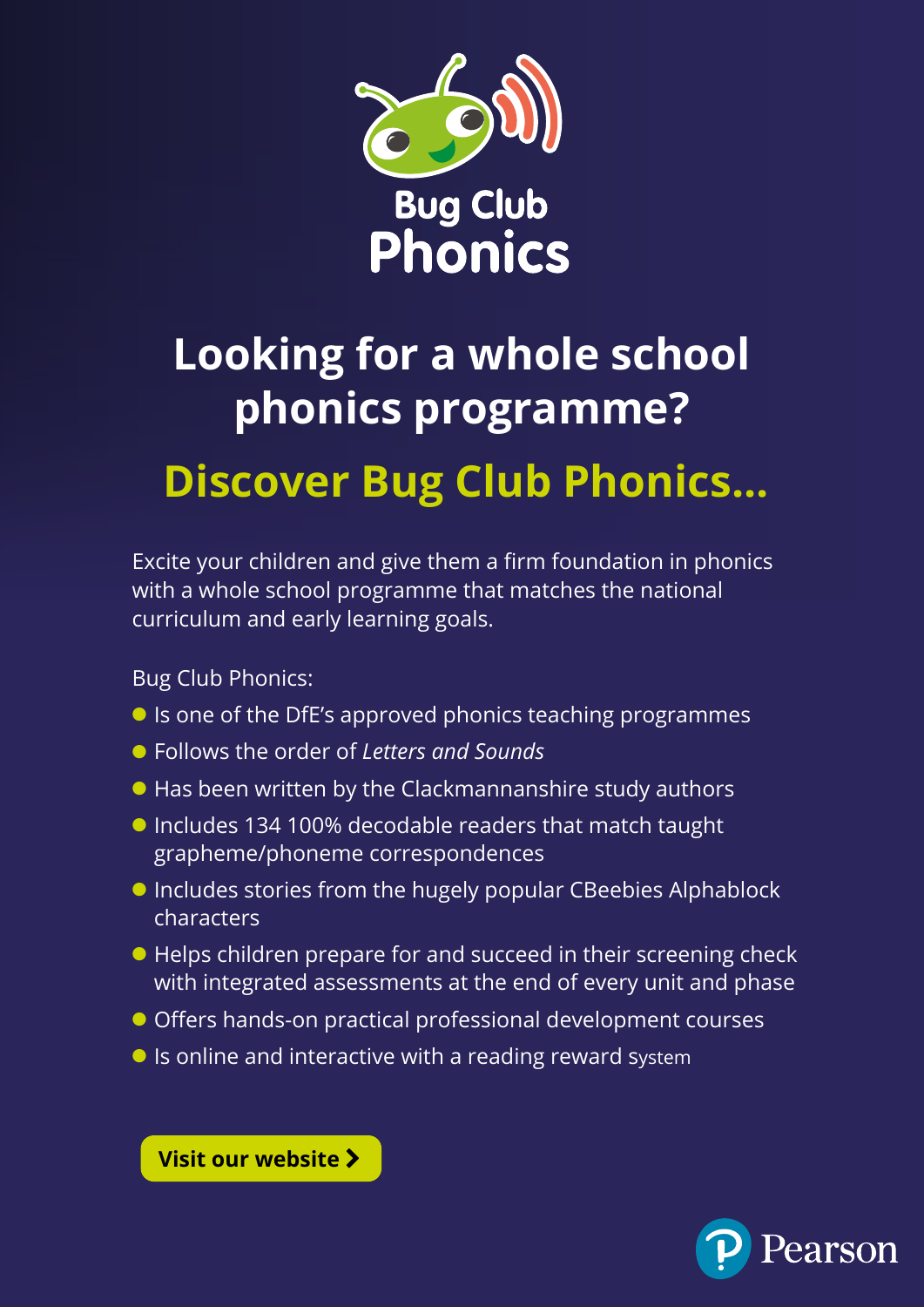

## **Bug Club Phonics and the new Ofsted Framework**

| <b>Ofsted</b><br><b>Ref</b>                                                                                                                              | <b>Ofsted Framework</b>                                                                                                                                                                                                                                                                                                                                                                                                           | <b>Bug Club Phonics</b>                                                                                                                                                                                                                                                                                                                                                         |
|----------------------------------------------------------------------------------------------------------------------------------------------------------|-----------------------------------------------------------------------------------------------------------------------------------------------------------------------------------------------------------------------------------------------------------------------------------------------------------------------------------------------------------------------------------------------------------------------------------|---------------------------------------------------------------------------------------------------------------------------------------------------------------------------------------------------------------------------------------------------------------------------------------------------------------------------------------------------------------------------------|
| Applying the Education Inspection Framework to the teaching of early reading in<br>infant, junior, primary and lower-middle schools and Bug Club Phonics |                                                                                                                                                                                                                                                                                                                                                                                                                                   |                                                                                                                                                                                                                                                                                                                                                                                 |
| Paragraph<br>296, p. 87                                                                                                                                  | During all inspections of infant, junior,<br>primary and lower-middle schools,<br>inspectors must focus on how well pupils<br>are taught to read as a main inspection<br>activity. They will pay particular attention to<br>pupils who are reading below age-related<br>expectations (the lowest 20%) to assess<br>how well the school is teaching phonics<br>and supporting all children to become<br>confident, fluent readers. | Bug Club Phonics is a systematic synthetic<br>phonics scheme that enables teachers<br>and schools to teach phonics in a fast and<br>engaging way so that all children become<br>confident readers by the age of six.                                                                                                                                                            |
| Paragraph<br>297, p. 87                                                                                                                                  | Inspectors will listen to several low-<br>attaining pupils in Years 1 to 3 read from<br>unseen books appropriate to their stage<br>of progress. They should also draw on<br>information from the school's policy for<br>teaching reading, phonics assessments,<br>phonics screening check results and lesson<br>visits.                                                                                                           | Bug Club Phonics provides regular<br>assessment points (by unit and end of<br>phase) to help teachers analyse their pupils'<br>progress.                                                                                                                                                                                                                                        |
|                                                                                                                                                          | In reaching an evaluation against the 'quality of education' judgement,<br>inspectors will consider whether:                                                                                                                                                                                                                                                                                                                      |                                                                                                                                                                                                                                                                                                                                                                                 |
| Paragraph<br>298, p. 87<br>and 88                                                                                                                        | The school is determined that every pupil<br>will learn to read, regardless of their<br>background, needs or abilities. All pupils,<br>including the weakest readers, make<br>sufficient progress to meet or exceed age-<br>related expectations.                                                                                                                                                                                 | Bug Club Phonics is purposefully designed<br>to keep all pupils together as much as<br>possible. The Clackmannanshire research<br>(which underpins the programme) showed<br>that keeping the children together during<br>the daily Phoneme Sessions fostered a<br>sense of social inclusion and boosted the<br>performance of the children who were<br>progressing more slowly. |
| Paragraph<br>298, p. 87<br>and 88                                                                                                                        | Stories, poems, rhymes and non-fiction<br>are chosen for reading to develop pupils'<br>vocabulary, language comprehension and<br>love of reading. Pupils are familiar with and<br>enjoy listening to a wide range of stories,<br>poems, rhymes and non-fiction.                                                                                                                                                                   | Bug Club Phonics texts include fiction,<br>comics and non-fiction. The Bug Club range<br>includes plays and poetry. Both series are<br>rich in vocabulary and help to develop<br>language comprehension through engaging<br>contexts, characters and storylines.                                                                                                                |

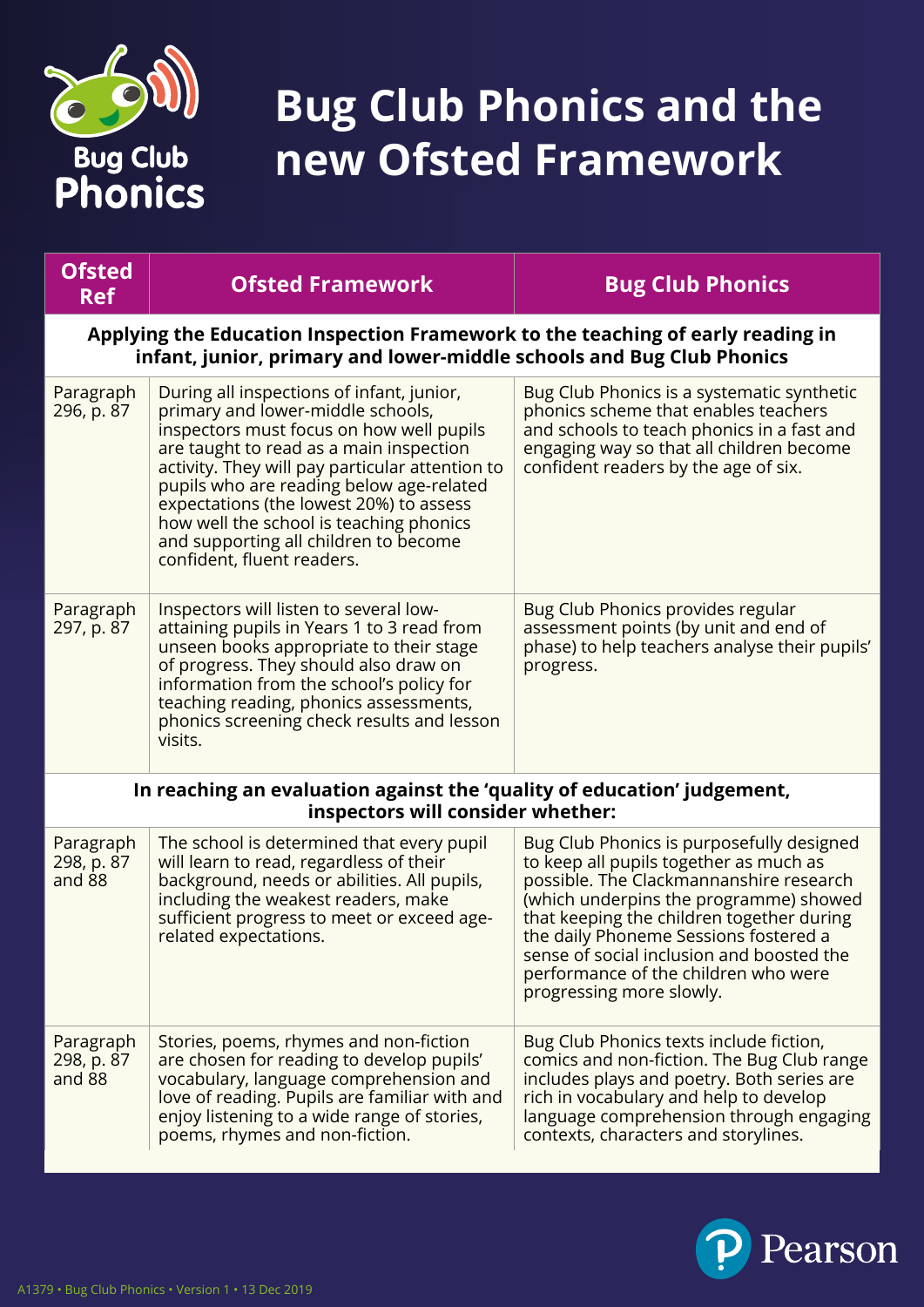| <b>Ofsted</b><br><b>Ref</b>       | <b>Ofsted Framework</b>                                                                                                                                                                                                                                                                                                             | <b>Bug Club Phonics</b>                                                                                                                                                                                                                                                                                                                                                                                                                                                                                                                                                                                                                                                                                                                        |
|-----------------------------------|-------------------------------------------------------------------------------------------------------------------------------------------------------------------------------------------------------------------------------------------------------------------------------------------------------------------------------------|------------------------------------------------------------------------------------------------------------------------------------------------------------------------------------------------------------------------------------------------------------------------------------------------------------------------------------------------------------------------------------------------------------------------------------------------------------------------------------------------------------------------------------------------------------------------------------------------------------------------------------------------------------------------------------------------------------------------------------------------|
| Paragraph<br>298, p. 87<br>and 88 | The school's phonics programme matches<br>or exceeds the expectations of the national<br>curriculum and the early learning goals.<br>The school has clear expectations of pupils'<br>phonics progress term-by-term, from<br>Reception to Year 2.                                                                                    | Bug Club Phonics matches the expectations<br>of the national curriculum and the early<br>learning goals.<br>The order of grapheme introduction<br>matches that recommended by the DfE's<br>Letters and Sounds programme and Bug<br>Club Phonics provides inbuilt formative and<br>summative assessment unit-by-unit and<br>term-by-term.                                                                                                                                                                                                                                                                                                                                                                                                       |
| Paragraph<br>298, p. 87<br>and 88 | The sequence of reading books shows<br>a cumulative progression in phonics<br>knowledge that is matched closely to the<br>school's phonics programme. Teachers give<br>pupils sufficient practice in reading and re-<br>reading books that match the grapheme-<br>phoneme correspondences they know,<br>both at school and at home. | Bug Club Phonics decodable readers have<br>been written to match the order in which<br>grapheme-phoneme correspondences<br>are introduced in class, giving children the<br>opportunity to practise their blending skills<br>and to consolidate their knowledge.<br>Each reader is available in print and as an<br>eBook.<br>Print packages include options to buy<br>multiple copies of the same book to ensure<br>your school has enough readers to be<br>taken home by multiple pupils at one time.<br>The same result can be achieved by<br>allocating the eBook version. The eBooks<br>are invaluable in helping pupils to practise<br>reading at home as they include a<br>phoneme pronunciation guide to aid pupils'<br>blending skills. |
| Paragraph<br>298, p. 87<br>and 88 | Reading, including the teaching of<br>systematic, synthetic phonics, is taught<br>from the beginning of Reception.                                                                                                                                                                                                                  | Bug Club Phonics can be delivered from the<br>very start of Reception.                                                                                                                                                                                                                                                                                                                                                                                                                                                                                                                                                                                                                                                                         |
| Paragraph<br>298, p. 87<br>and 88 | The ongoing assessment of pupils' phonics<br>progress is sufficiently frequent and<br>detailed to identify any pupil who is falling<br>behind the programme's pace. If they<br>do fall behind, targeted support is given<br>immediately.                                                                                            | Bug Club Phonics includes formative and<br>summative assessments.<br>The daily sessions include whole-class<br>revision and new phoneme focus sections<br>which identify those children who need<br>immediate extra support during the<br>subsequent guided independent work.<br>Digital games are also provided to offer<br>ample opportunities to assess pupils'<br>progress in a low-stakes, fun way.<br>Summative assessments are included at<br>the end of each unit and phase ensuring<br>frequent and detailed feedback for<br>teachers to act on.                                                                                                                                                                                      |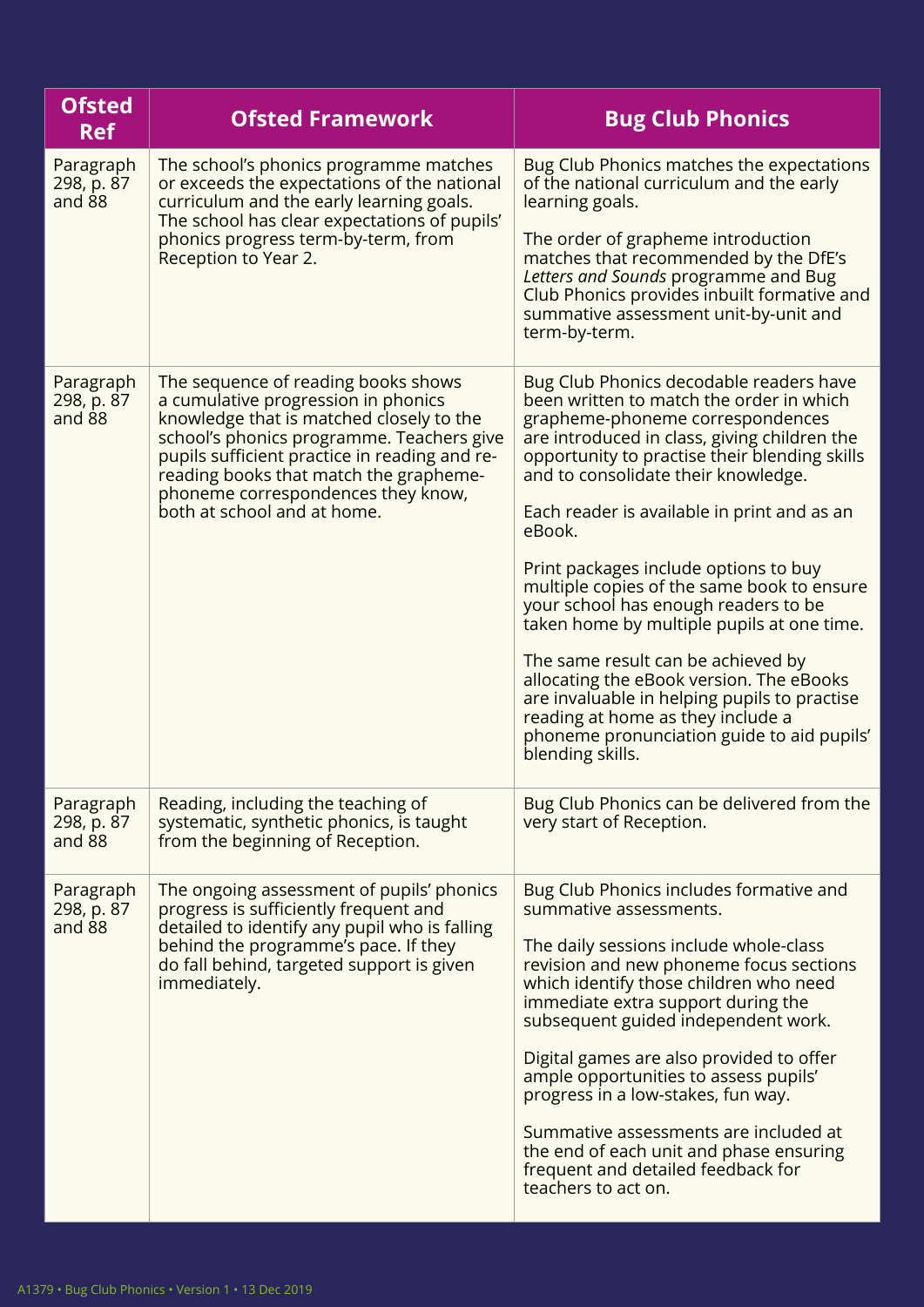| <b>Ofsted</b><br><b>Ref</b>       | <b>Ofsted Framework</b>                                                                     | <b>Bug Club Phonics</b>                                                                                                                                                                                                                                                                                                                                                           |
|-----------------------------------|---------------------------------------------------------------------------------------------|-----------------------------------------------------------------------------------------------------------------------------------------------------------------------------------------------------------------------------------------------------------------------------------------------------------------------------------------------------------------------------------|
| Paragraph<br>298, p. 87<br>and 88 | The school has developed sufficient<br>expertise in the teaching of phonics and<br>reading. | We offer comprehensive training when<br>starting Bug Club Phonics. Our professional<br>development course will help staff deliver<br>an effective, systematic synthetic phonics<br>approach across your school.<br>The teacher guides and online planning<br>guidance provide a wealth of support that<br>partner practitioners every step of the way<br>up to the end of Year 1. |

**We have included the grade descriptors for a 'Good' Quality of Education grade below, with details of the support Bug Club Phonics can offer. It's important to note, the inspection team will class a school as having a 'Good' quality of education by using a 'best fit' approach and furthermore, a school cannot be classed as 'Outstanding' unless its Quality of Education is 'Outstanding'.**

| Implementation          |                                                                                                                                                                                                                                                                                                                                                                                                |                                                                                                                                                                                                                                                                                                                                                                                                                          |
|-------------------------|------------------------------------------------------------------------------------------------------------------------------------------------------------------------------------------------------------------------------------------------------------------------------------------------------------------------------------------------------------------------------------------------|--------------------------------------------------------------------------------------------------------------------------------------------------------------------------------------------------------------------------------------------------------------------------------------------------------------------------------------------------------------------------------------------------------------------------|
| Paragraph<br>200, p. 50 | Teachers have good knowledge of the<br>subject(s) and courses they teach. Leaders<br>provide effective support for those teaching<br>outside their main areas of expertise.                                                                                                                                                                                                                    | Bug Club Phonics offers professional<br>development training to ensure every<br>practitioner and member of staff has<br>sufficient expertise in teaching phonics and<br>reading.<br>Further training and practice activities are<br>outlined in the teaching resources.                                                                                                                                                  |
| Paragraph<br>200, p. 50 | Teachers present subject matter clearly,<br>promoting appropriate discussion about<br>the subject matter being taught. They<br>check pupils' understanding systematically,<br>identify misconceptions accurately and<br>provide clear, direct feedback. In so doing,<br>they respond and adapt their teaching as<br>necessary without unnecessarily elaborate<br>or individualised approaches. | The online Bug Club Phonics lessons<br>facilitate the clear delivery of systematic<br>synthetic phonics sessions whilst the<br>interactive elements, such as the games,<br>promote discussion about what the<br>children have learnt.<br>The wide range of assessment resources<br>enable teachers to check pupils'<br>understanding systematically and<br>frequently to ensure misconceptions are<br>clarified quickly. |
| Paragraph<br>200, p. 50 | Over the course of study, teaching is<br>designed to help pupils to remember long<br>term the content they have been taught<br>and to integrate new knowledge into larger<br>ideas.                                                                                                                                                                                                            | Each Bug Club Phonics phoneme session<br>starts with revising the previously learnt<br>phonemes to ensure pupils are building a<br>bank of knowledge.                                                                                                                                                                                                                                                                    |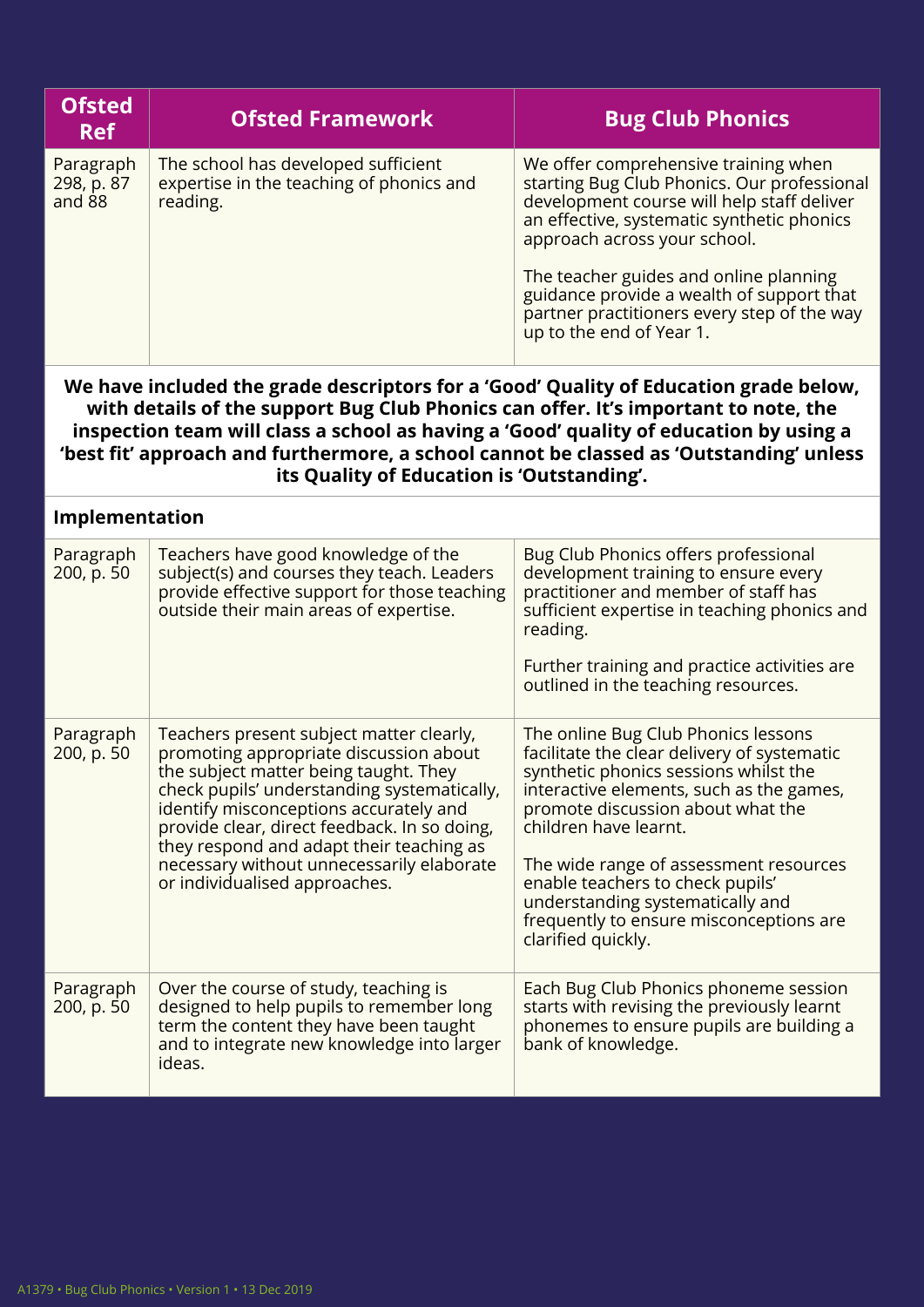| <b>Ofsted</b><br><b>Ref</b> | <b>Ofsted Framework</b>                                                                                                                                                                                                                                                                                                                                                                                                                                                    | <b>Bug Club Phonics</b>                                                                                                                                                                                                                                                                                                                                                                                                                                                                                                                      |
|-----------------------------|----------------------------------------------------------------------------------------------------------------------------------------------------------------------------------------------------------------------------------------------------------------------------------------------------------------------------------------------------------------------------------------------------------------------------------------------------------------------------|----------------------------------------------------------------------------------------------------------------------------------------------------------------------------------------------------------------------------------------------------------------------------------------------------------------------------------------------------------------------------------------------------------------------------------------------------------------------------------------------------------------------------------------------|
| Paragraph<br>200, p. 50     | Teachers and leaders use assessment<br>well, for example to help pupils embed<br>and use knowledge fluently, or to check<br>understanding and inform teaching.<br>Leaders understand the limitations of<br>assessment and do not use it in a way that<br>creates unnecessary burdens on staff or<br>pupils.                                                                                                                                                                | Each unit ends with a game and each<br>phase ends with an assessment to ensure<br>knowledge is frequently recalled and<br>consolidated.<br>These games and assessments are weaved<br>into the programme and are presented<br>in a low stakes, fun way to ensure pupils<br>feel comfortable when recalling their<br>knowledge and developing their fluency.                                                                                                                                                                                   |
| Paragraph<br>200, p. 50     | Teachers create an environment that<br>focuses on pupils. The textbooks and other<br>teaching materials that teachers select – in<br>a way that does not create unnecessary<br>workload for staff – reflect the school's<br>ambitious intentions for the course of<br>study. These materials clearly support the<br>intent of a coherently planned curriculum,<br>sequenced towards cumulatively sufficient<br>knowledge and skills for future learning<br>and employment. | Bug Club Phonics resources and books<br>are designed to build pupils' knowledge<br>cumulatively and teachers can feel<br>confident that pupils will only meet<br>previously taught content in their reading<br>books. Books can be allocated by Phonic<br>Phase (in line with Letters and Sounds)<br>either in print or via an eBook.<br>The digital subscription curates the<br>interactive resources into carefully<br>sequenced lesson plans ensuring planning<br>and organisation time is minimised.                                     |
| Paragraph<br>200, p. 50     | The work given to pupils is demanding<br>and matches the aims of the curriculum in<br>being coherently planned and sequenced<br>towards cumulatively sufficient knowledge.                                                                                                                                                                                                                                                                                                 | Bug Club Phonics is carefully mapped out<br>to ensure teachers can cover the required<br>curriculum before the Year 1 Phonics<br>Screening Check. There are guidelines on<br>how to pace the lessons and units within<br>the teacher guides.<br>Within each lesson, there are opportunities<br>for independent work, where differentiated<br>resources can be used, such as the<br>differentiated Language Session<br>worksheets (from unit 5 onwards) to<br>ensure the work given to each pupil is<br>demanding and builds their knowledge. |
| Paragraph<br>200, p. 51     | A rigorous and sequential approach to<br>the reading curriculum develops pupils'<br>fluency, confidence and enjoyment in<br>reading. At all stages, reading attainment is<br>assessed and gaps are addressed quickly<br>and effectively for all pupils. Reading books<br>connect closely to the phonics knowledge<br>pupils are taught when they are learning to<br>read.                                                                                                  | Bug Club Phonics is a comprehensive<br>programme that follows a sequential<br>approach outlined by the authors of the<br>influential Clackmannashire report, which<br>influenced government policy on teaching<br>early reading.<br>The programme develops pupils' fluency<br>and confidence by ensuring the readers<br>they use to practice only include what they<br>have already been taught.                                                                                                                                             |